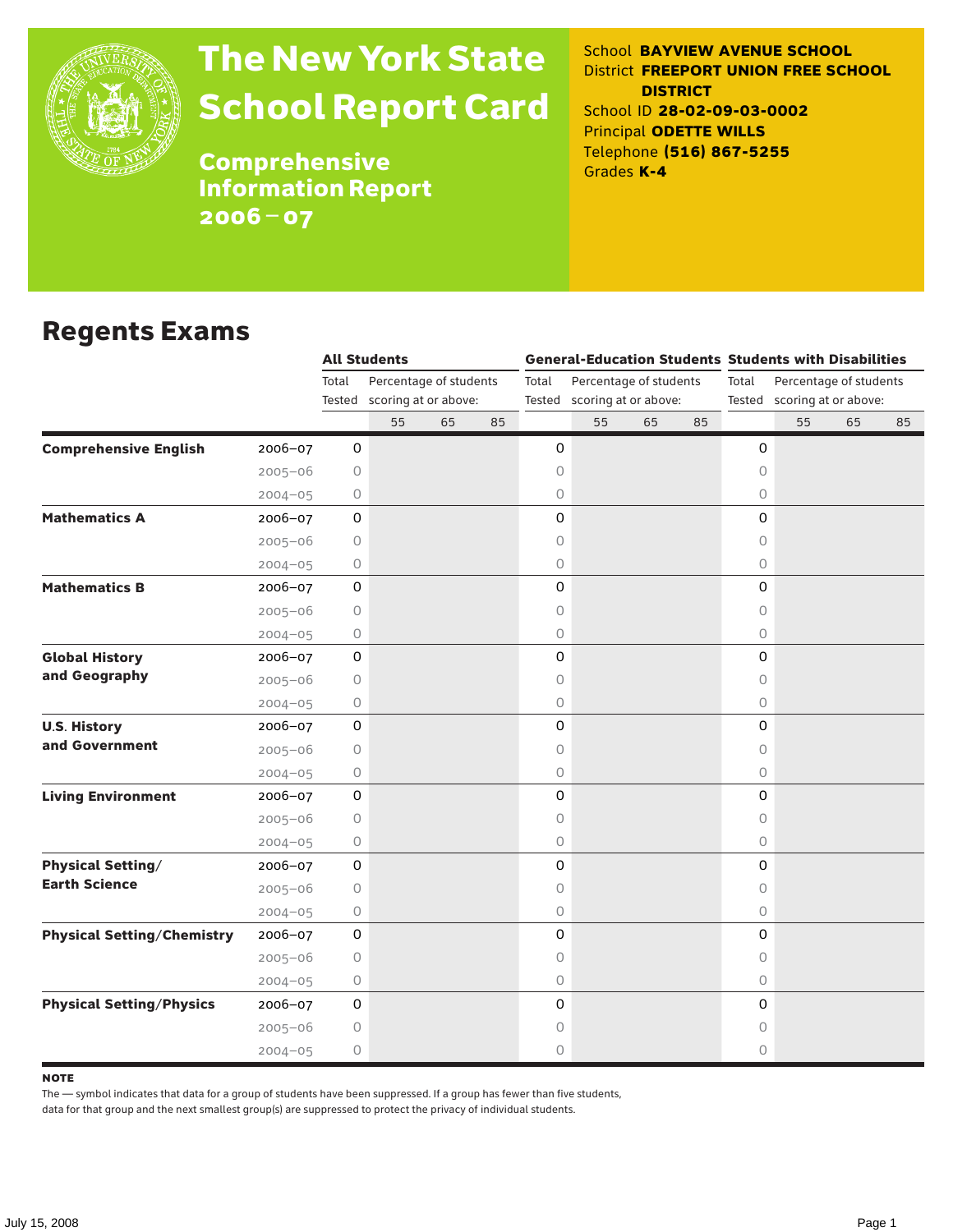School ID **28-02-09-03-0002**

### New York State English as a Second Language Achievement Test (NYSESLAT)

|                                                    |             | <b>All Students</b> |                                   |                             |     |       |                                   | <b>General-Education Students</b> |                             |     |                          |                                   | <b>Students with Disabilities</b> |                             |     |       |  |  |
|----------------------------------------------------|-------------|---------------------|-----------------------------------|-----------------------------|-----|-------|-----------------------------------|-----------------------------------|-----------------------------|-----|--------------------------|-----------------------------------|-----------------------------------|-----------------------------|-----|-------|--|--|
|                                                    |             | Total               |                                   | Percent of students scoring |     |       | Total                             |                                   | Percent of students scoring |     |                          | Total                             |                                   | Percent of students scoring |     |       |  |  |
|                                                    |             |                     | Tested in each performance level: |                             |     |       | Tested in each performance level: |                                   |                             |     |                          | Tested in each performance level: |                                   |                             |     |       |  |  |
|                                                    |             |                     |                                   | Begin. Interm. Adv.         |     | Prof. |                                   |                                   | Begin. Interm. Adv.         |     | Prof.                    |                                   |                                   | Begin. Interm. Adv.         |     | Prof. |  |  |
| <b>Listening</b>                                   | 2006-07     | 65                  | 2%                                | 6%                          | 29% | 63%   | 64                                |                                   |                             |     | $\overline{\phantom{0}}$ | 1                                 |                                   |                             |     |       |  |  |
| and Speaking<br>$(Grades K-1)$                     | $2005 - 06$ | 43                  | $0\%$                             | 5%                          | 42% | 53%   | 41                                |                                   |                             |     |                          | 2                                 |                                   |                             |     |       |  |  |
|                                                    | $2004 - 05$ | 47                  | $0\%$                             | 11%                         | 38% | 51%   | 47                                | 0%                                | 11%                         | 38% | 51%                      | 0                                 |                                   |                             |     |       |  |  |
| <b>Reading</b>                                     | 2006-07     | 65                  | 12%                               | 38%                         | 28% | 22%   | 64                                |                                   |                             |     |                          | $\mathbf 1$                       |                                   |                             |     |       |  |  |
| and Writing                                        | $2005 - 06$ | 43                  | 7%                                | 16%                         | 51% | 26%   | 41                                |                                   |                             |     |                          | $\overline{2}$                    |                                   |                             |     |       |  |  |
| $(Grades K-1)$                                     | $2004 - 05$ | 47                  | 6%                                | 36%                         | 36% | 21%   | 47                                | 6%                                | 36%                         | 36% | 21%                      | $\Omega$                          |                                   |                             |     |       |  |  |
| <b>Listening</b>                                   | 2006-07     | 83                  | 2%                                | 5%                          | 31% | 61%   | 66                                | 3%                                | 6%                          | 26% | 65%                      | 17                                | 0%                                | 0%                          | 53% | 47%   |  |  |
| and Speaking                                       | $2005 - 06$ | 91                  | 8%                                | 3%                          | 36% | 53%   | 75                                | 9%                                | 4%                          | 32% | 55%                      | 16                                | $0\%$                             | $0\%$                       | 56% | 44%   |  |  |
| $(Grades 2-4)$                                     | $2004 - 05$ | 94                  | 4%                                | 7%                          | 39% | 49%   | 90                                | $\overline{\phantom{m}}$          |                             |     |                          | 4                                 | $\overline{\phantom{m}}$          |                             |     |       |  |  |
| <b>Reading</b>                                     | 2006-07     | 83                  | 4%                                | 23%                         | 31% | 42%   | 66                                | 3%                                | 20%                         | 26% | 52%                      | 17                                | 6%                                | 35%                         | 53% | 6%    |  |  |
| and Writing<br>(Grades $2-4$ )                     | 2005-06     | 91                  | 11%                               | 30%                         | 33% | 26%   | 75                                | 11%                               | 27%                         | 33% | 29%                      | 16                                | 13%                               | 44%                         | 31% | 13%   |  |  |
|                                                    | $2004 - 05$ | 94                  | 9%                                | 29%                         | 33% | 30%   | 90                                |                                   |                             |     |                          | 4                                 |                                   |                             |     |       |  |  |
| <b>Listening</b><br>and Speaking<br>$(Grades 5-6)$ | 2006-07     | 0                   |                                   |                             |     |       | 0                                 |                                   |                             |     |                          | 0                                 |                                   |                             |     |       |  |  |
|                                                    | $2005 - 06$ | 0                   |                                   |                             |     |       | 0                                 |                                   |                             |     |                          | $\circ$                           |                                   |                             |     |       |  |  |
|                                                    | $2004 - 05$ | 0                   |                                   |                             |     |       | 0                                 |                                   |                             |     |                          | 0                                 |                                   |                             |     |       |  |  |
| <b>Reading</b>                                     | 2006-07     | 0                   |                                   |                             |     |       | 0                                 |                                   |                             |     |                          | 0                                 |                                   |                             |     |       |  |  |
| and Writing                                        | $2005 - 06$ | $\circ$             |                                   |                             |     |       | 0                                 |                                   |                             |     |                          | $\circ$                           |                                   |                             |     |       |  |  |
| $(Grades 5-6)$                                     | $2004 - 05$ | 0                   |                                   |                             |     |       | 0                                 |                                   |                             |     |                          | 0                                 |                                   |                             |     |       |  |  |
| Listening<br>and Speaking<br>$(Grades 7-8)$        | 2006-07     | 0                   |                                   |                             |     |       | 0                                 |                                   |                             |     |                          | 0                                 |                                   |                             |     |       |  |  |
|                                                    | $2005 - 06$ | 0                   |                                   |                             |     |       | 0                                 |                                   |                             |     |                          | 0                                 |                                   |                             |     |       |  |  |
|                                                    | $2004 - 05$ | 0                   |                                   |                             |     |       | 0                                 |                                   |                             |     |                          | 0                                 |                                   |                             |     |       |  |  |
| <b>Reading</b>                                     | 2006-07     | 0                   |                                   |                             |     |       | 0                                 |                                   |                             |     |                          | 0                                 |                                   |                             |     |       |  |  |
| and Writing                                        | $2005 - 06$ | $\mathsf O$         |                                   |                             |     |       | 0                                 |                                   |                             |     |                          | $\circ$                           |                                   |                             |     |       |  |  |
| $(Grades 7-8)$                                     | $2004 - 05$ | 0                   |                                   |                             |     |       | 0                                 |                                   |                             |     |                          | 0                                 |                                   |                             |     |       |  |  |
| Listening<br>and Speaking<br>$(Grades g-12)$       | 2006-07     | 0                   |                                   |                             |     |       | 0                                 |                                   |                             |     |                          | 0                                 |                                   |                             |     |       |  |  |
|                                                    | $2005 - 06$ | 0                   |                                   |                             |     |       | 0                                 |                                   |                             |     |                          | 0                                 |                                   |                             |     |       |  |  |
|                                                    | $2004 - 05$ | 0                   |                                   |                             |     |       | 0                                 |                                   |                             |     |                          | 0                                 |                                   |                             |     |       |  |  |
| <b>Reading</b>                                     | 2006-07     | 0                   |                                   |                             |     |       | 0                                 |                                   |                             |     |                          | 0                                 |                                   |                             |     |       |  |  |
| and Writing                                        | $2005 - 06$ | 0                   |                                   |                             |     |       | 0                                 |                                   |                             |     |                          | 0                                 |                                   |                             |     |       |  |  |
| $(Grades g-12)$                                    | $2004 - 05$ | 0                   |                                   |                             |     |       | 0                                 |                                   |                             |     |                          | 0                                 |                                   |                             |     |       |  |  |

#### **NOTE**

The — symbol indicates that data for a group of students have been suppressed. If a group has fewer than five students,

data for that group and the next smallest group(s) are suppressed to protect the privacy of individual students.